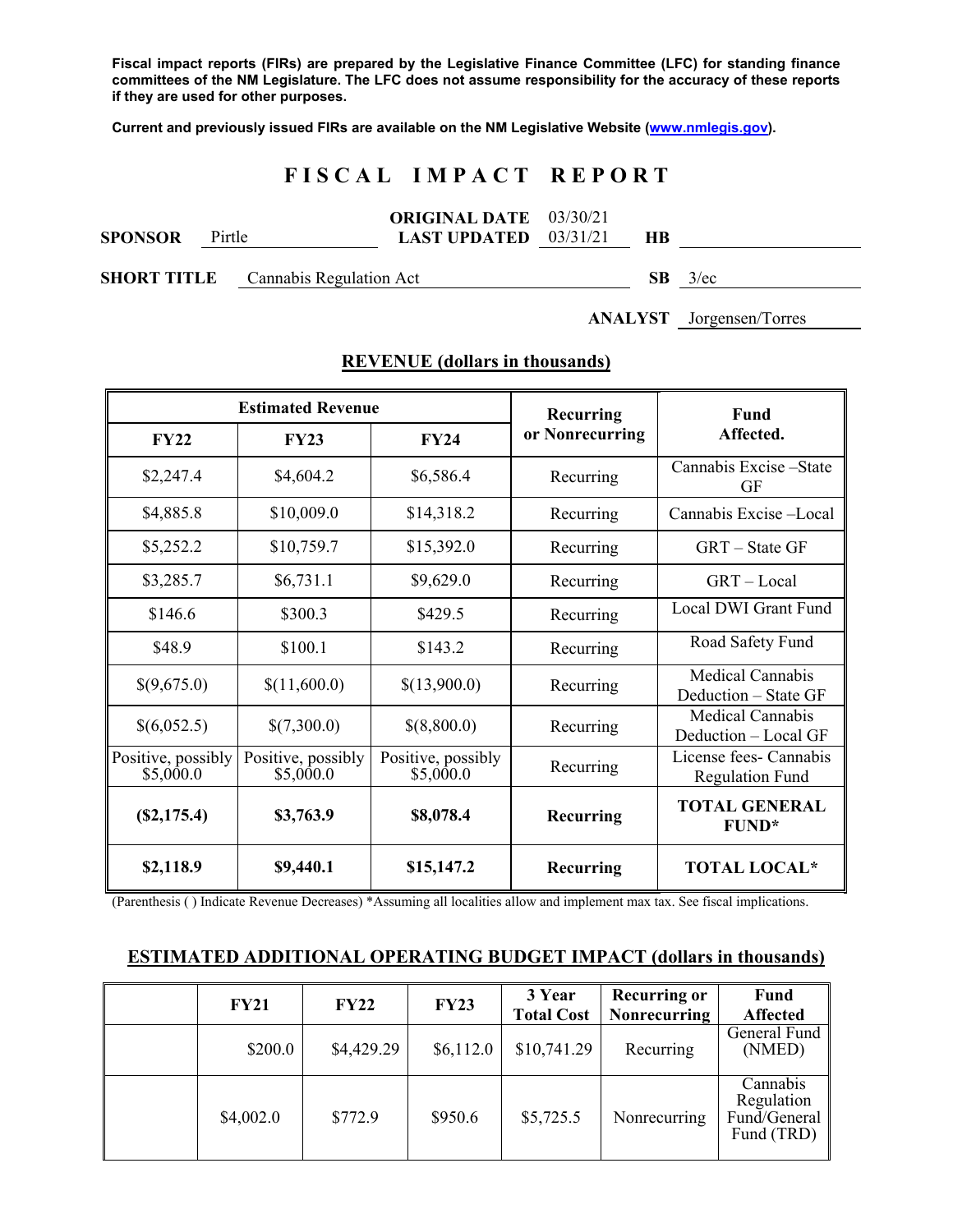| \$0     | \$4,450   | \$5,325   | \$9,775   | Recurring    | General Fund<br>(DOH)  |
|---------|-----------|-----------|-----------|--------------|------------------------|
| \$300.0 | \$1,306.0 | \$1,306.0 | \$2,912.0 | Recurring    | General Fund<br>(NMDA) |
| \$0     | \$650.0   | \$0       | \$650.0   | Nonrecurring | General Fund<br>(NMDA) |
| \$0     | \$1,257.9 | \$1,257.9 | \$2,515.8 | Recurring    | General Fund<br>(DPS)  |

(Parenthesis ( ) Indicate Expenditure Decreases)

#### **SOURCES OF INFORMATION**  LFC Files

Responses Received From\* Regulation and Licensing Department (RLD) Taxation and Revenue Department (TRD) Department of Agriculture (NMDA) Environment Department (NMED) Department of Health (DOH) Department of Public Safety (DPS) Public Education Department (PED) Economic Development Department (EDD) Law Offices of the Public Defender (LOPD) Administrative Office of the District Attorneys (AODA) Administrative Hearings Office (AHO) Administrative Office of the Courts (AOC) Department of Transportation (DOT)

# **SUMMARY**

 $\overline{a}$ 

# Synopsis of Bill

Senate Bill 3 (SB3) enacts the Cannabis Regulation Act (CRA), which decriminalizes the possession, use, production, transportation, and sale of commercial cannabis for nonmedical adult use and creates a regulatory and taxation structure.

The CRA allows adults age 21 and older to possess not more than 2 ounces of cannabis flowers or 16 grams of cannabis extracts purchased from a licensed dispensary or authorized under the medical cannabis program. Except as allowed for qualified patients under the Lynn and Erin Compassionate Use Act (LECU Act), production of cannabis products is prohibited without a license issued under the CRA.

The bill creates the Cannabis Control Division (CCD) within the Regulation and Licensing Department (RLD). CCD is charged with licensing and regulating dispensaries, at which cannabis items are stored or offered for retail sale to the public, and lounges, which sell cannabis

<sup>\*</sup> Unless otherwise noted, agency responses are to Senate Bill 228, introduced in the 2021 regular Legislative session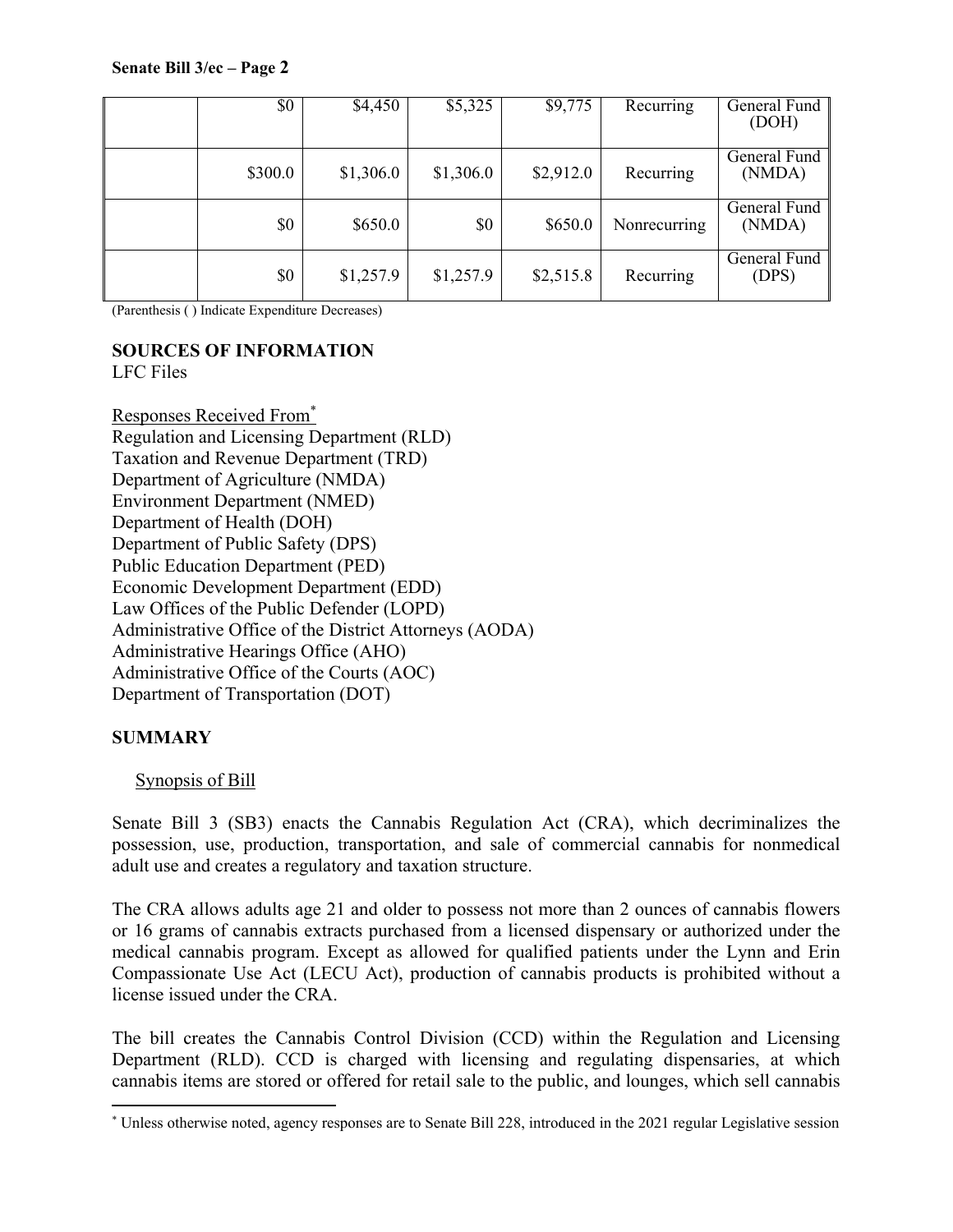items only for on-site consumption. Additionally, CCD shall assume all responsibilities for licensing and regulation under the LECU Act no later than July 1, 2021.

The CRA requires that, not later than July 1, 2021, the CCD, New Mexico Department of Agriculture (NMDA), and New Mexico Environment Department (NMED) shall promulgate rules including: procedures for issuance, renewal, suspension, or revocation of licenses; qualifications for licensure; security requirements for a cannabis establishment; requirements for inspection, recordkeeping, cannabis tracking and prevention of unauthorized sale of cannabis, and labeling requirements; rules for advertising and marketing; health safety standards; quality control and testing; standards for food and product safety; listing of additives and ingredients approved and prohibited from inclusion in cannabis items.

A dispensary license may be issued to a person who holds an adult-use cannabis manufacturer or producer license or a dual license (which authorizes the sale of both medical and adult-use cannabis). CCD must regulate and license dispensaries and lounges no sooner than October 1, 2021. However, CCD may issue licenses to those who possess dual licenses no later than July 1, 2021. CCD is required to begin licensing cannabis couriers no sooner than July 1, 2021.

A dispensary may not be located within 300 feet of a school, playground, childcare center, youth center, public park, or library. Otherwise, CCD may license dispensaries or lounges at any location within the state. However, the CRA allows a local jurisdiction to prohibit the operation of a cannabis establishment or to further limit permitted locations of a cannabis establishment. Local jurisdiction may not prevent transport of cannabis through it or prohibit personal production of cannabis.

CCD is prohibited from limiting the number of plants a commercial cannabis establishment may possess, cultivate, or manufacture, and may not limit the type or number of licenses a licensee may be issued under the CRA.

NMDA is charged with regulating and licensing cannabis producers no sooner than July 1, 2021, and is required to license holders of dual licenses for both medical and adult-use cannabis production no later than May 15, 2021, or 15 days after the effective date of this act, which ever is later.

NMED is charged with regulating and licensing cannabis manufacturers and cannabis testing laboratories. NMED may begin issuing licenses for cannabis manufacturers no sooner than October 1, 2021, except for manufacturers with dual licenses who will receive production licenses no later than July 1, 2021. NMED may issue a dual license for the manufacturing and sale of on-site and off-site of adult-use cannabis to holders of a medical cannabis manufacturer or producer license, provided they sell medical cannabis at a minimum percentage set by rule but not less than 20 percent nor more than 40 percent of total cannabis products sold.

CCD will establish application and licensing fees for dispensaries, lounges, and activities related to medical cannabis while NMDA will set and charge fees for licenses for cannabis cultivation, and the NMED will set and charge fees for cannabis manufactures and testing laboratories. The fees shall be scaled to reflect the amount of activity the licensee seeks to conduct or renew. A license for medical producers shall not exceed 50 percent of the fee charged to a licensee receiving both a commercial and medical cannabis license. Fees are to be deposited in the cannabis regulation fund.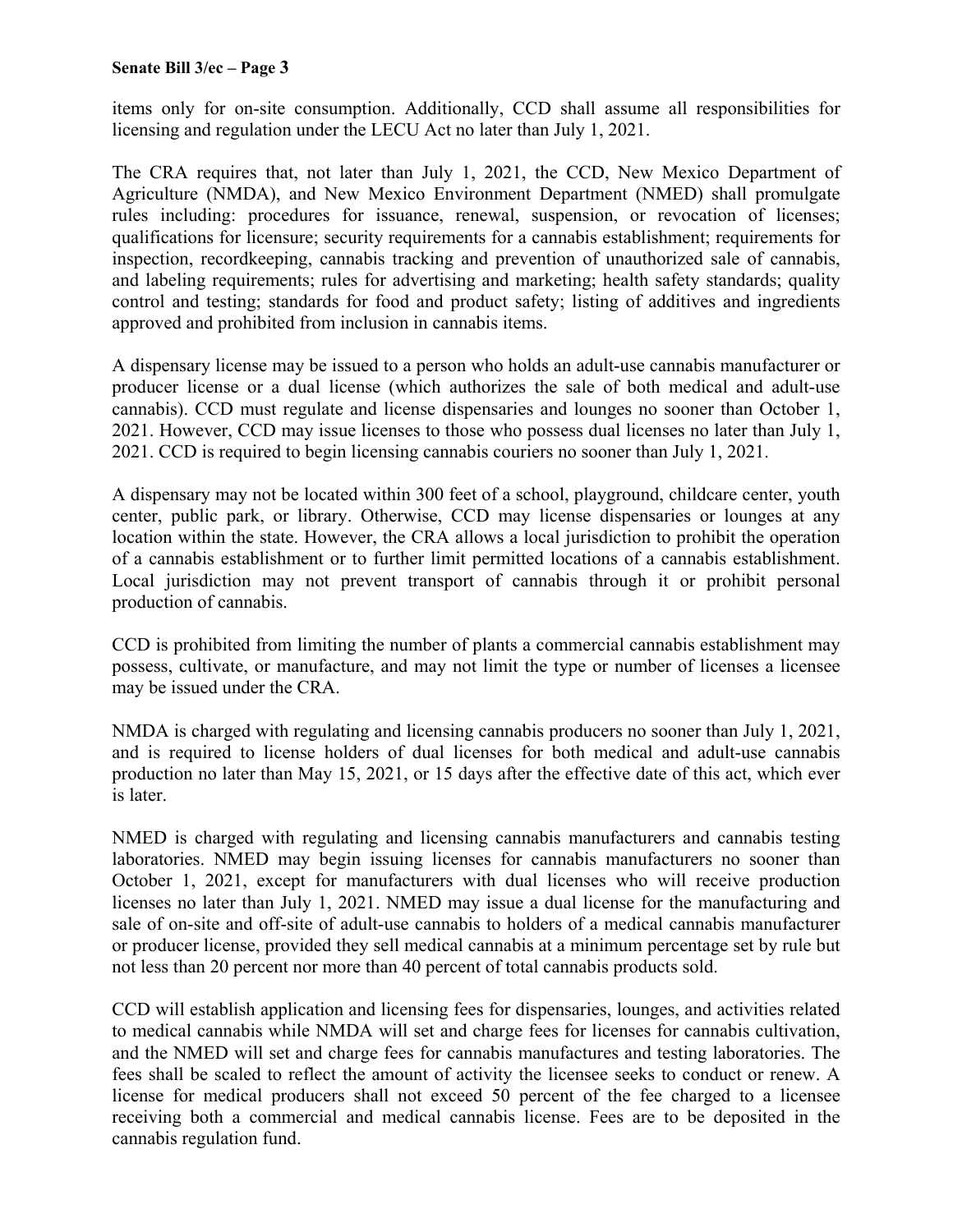The Department of Health (DOH) must monitor emerging scientific and medical information relevant to the health effects of cannabis use and monitor changes in cannabis use patterns for children and adults in the state. The secretary of DOH must appoint a public health and safety advisory committee to provide to the Legislature and DOH an annual report on the effects of legalizing adult-use cannabis, including child access, workplace, and road safety, and other factors. The CRA limits the DOH to administering personal production licenses and removes DOH authority to identify requirements for the licensure of cannabis production. The bill requires DOH to promulgate rules relating to medical cannabis program reciprocity by January 1, 2022.

SB3 transfers functions, personnel, money, appropriations, records, equipment, contractual obligations, statutory references, fund balances, and rules related to cannabis but unrelated to medical cannabis from the Department of Health to the Regulation and Licensing Department. The CRA also repeals the medical cannabis fund and exceptions related to possession, delivery or manufacture of drug paraphernalia.

SB3 amends the Controlled Substances Act to make it consistent with the CRA, including amending or repealing criminal laws governing cannabis offenses and removing cannabis and related products from the list of schedule I and schedule II substances. The bill adds new civil and criminal penalties related to regulated cannabis activities, including trafficking to underage persons, employing underage persons, and possessing or distributing a cannabis product within 300 feet of a school, playground, childcare center, youth center, public park, or library. DPS must annually collect and compile reports from every police and sheriff's department concerning arrests and citations for cannabis-related violations and motor vehicle accidents. DPS must compile the reports submitted by law enforcement agencies and issue a report of all cannabis law violations annually. Additionally, cannabis is excluded from forfeitures related to the Forfeiture Act.

The bill creates the reverting cannabis regulation fund consisting of appropriations, grants, gifts, donations, and fees collected by CCD, NMED, and NMDA. Money in the fund is appropriated to CCD to carry out its duties under the CRA. Additionally, the bill creates the non-reverting road safety fund consisting of money transferred from the cannabis excise tax, appropriations, and other money. DPS administers the fund, and money is subject to appropriation to DPS for research to determine whether a driver is impaired, implementing best practices in law enforcement agencies regarding cannabis impairment, and drug recognition expert field certification training for law enforcement officers.

The CRA enacts the Cannabis Tax Act (CTA), which imposes a cannabis excise tax of 2 percent on the sale of cannabis items and is applied to the price paid for a cannabis product. The tax does not apply to retail sales of medical cannabis sold to qualified patients or caregivers pursuant to the LECU Act or to receipts of cannabis producers from selling cannabis wholesale. The CTA also allows municipalities and counties to adopt ordinances imposing an excise tax of 2 percent on the sale of cannabis items, although it is unclear if the taxes imposed at the county level stack with taxes imposed at the municipal level. For the purpose of this analysis, local excise taxes are estimated to stack to four percent in municipalities.

The bill creates distributions of 6 percent of net receipts attributable to the state excise tax to the local DWI grant fund and 2 percent to the road safety fund. The Gross Receipts and Compensating Tax Act is also amended so that TRD must transfer an amount equal to the net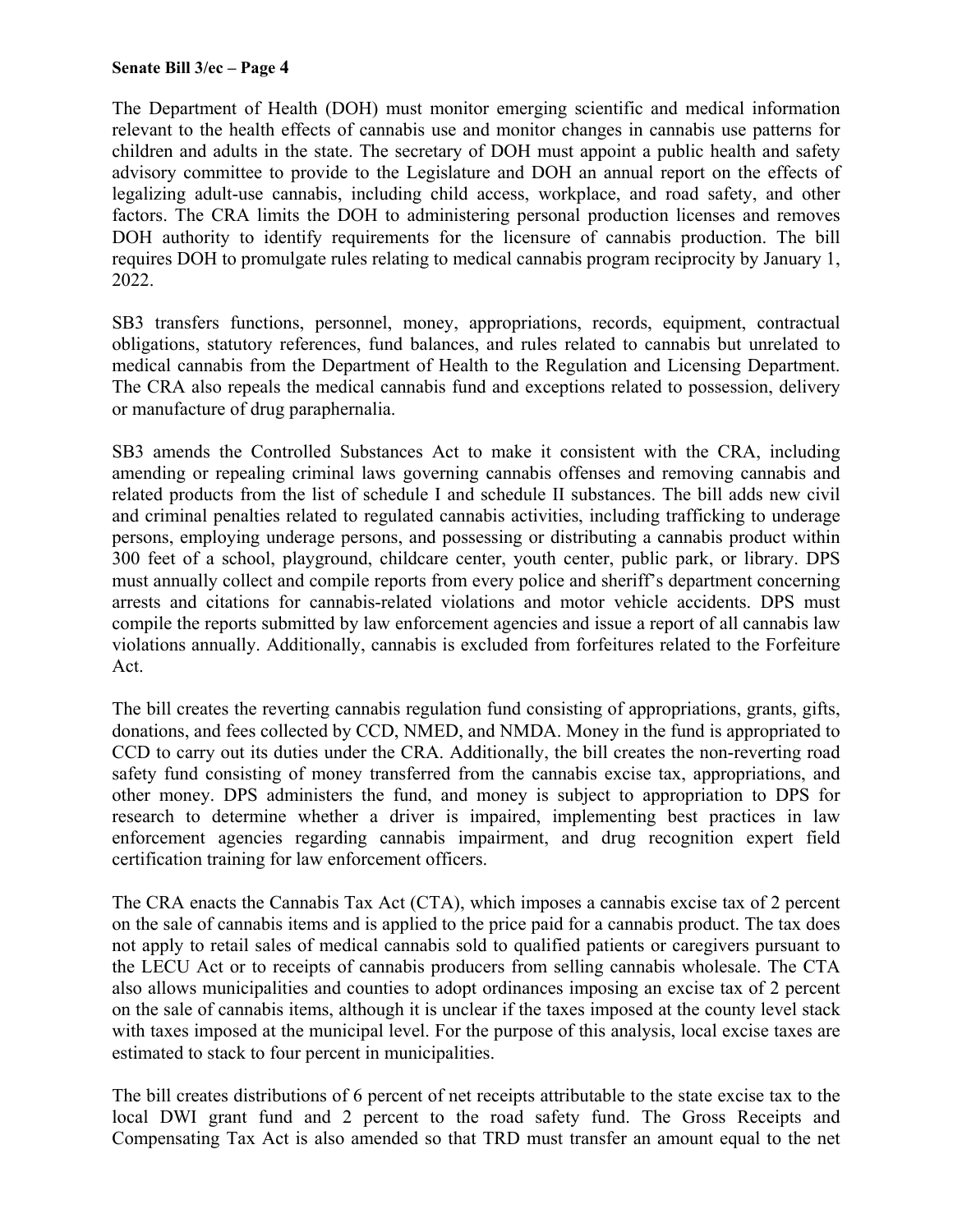receipts attributable to the municipal or county cannabis tax to each municipality or county that imposes the tax.

Additionally, SB3 amends the Tax Administration Act, Corporate Income and Franchise Tax Act to include cannabis business activity in the administration of taxes and provides an exemption from governmental gross receipts tax for receipts of cannabis producers for the sale of cannabis wholesale. Finally, the bill creates a deduction from gross receipts tax for receipts from the sale of medical cannabis.

SB3 specifies that sections dealing with criminal code reform are effective 90 days after the signing of the bill while all other sections of the bill are subject to Section 72 which contains an emergency clause.

# **FISCAL IMPLICATIONS**

# **Continuing Appropriations**

SB3 creates the "cannabis regulation fund." Money in the fund is appropriated CCD to support it in its duties under the CRA. Balances in the fund remaining at the end of a fiscal year revert to the general fund.

SB3 also creates the road safety fund. Money in the fund is subject to appropriation to DPS for specified purposes. Balances in the fund do not revert to the general fund.

The funds created provide for continuing appropriations. LFC has concerns with including continuing appropriation language in the statutory provisions for newly created funds because earmarking reduces the ability of the Legislature to establish spending priorities.

### **Revenues**

The fiscal impact estimate uses confidential, proprietary industry data to determine the fiscal impact of this bill. LFC staff made independent adjustments to various assumptions to produce the estimate in this report. Assumptions affecting the revenue model include expected crossborder sales, tourism consumption, survey response underreporting, and industry growth. Different assumptions in these areas result in cannabis excise revenue estimates that are higher or lower than what is provided in this impact table. The model considers estimated consumer use by using survey data on use frequency and takes into account survey bias in self-reporting and underreporting.

SB3 exempts medical sales of cannabis from gross receipt taxes. Exempting medical cannabis sales from GRT revenue would have a negative impact of \$9.7 million to the general fund and a negative local GRT impact of \$6 million, in the first year.

The revenue tables reflect expected distributions to each benefitting fund based on LFC modeling. This estimate applies both GRT and excise tax rates to the assumed retail sales base. SB3 does not require county excise taxes imposed to apply only to unincorporated remainders of the county. Therefore, this analysis assumes the municipal and county rates are stacked to 4 percent for localities. Furthermore, local excise tax rates do not exclude medical cannabis unlike the state excise rate. This analysis estimates a negative impact to both state and local revenues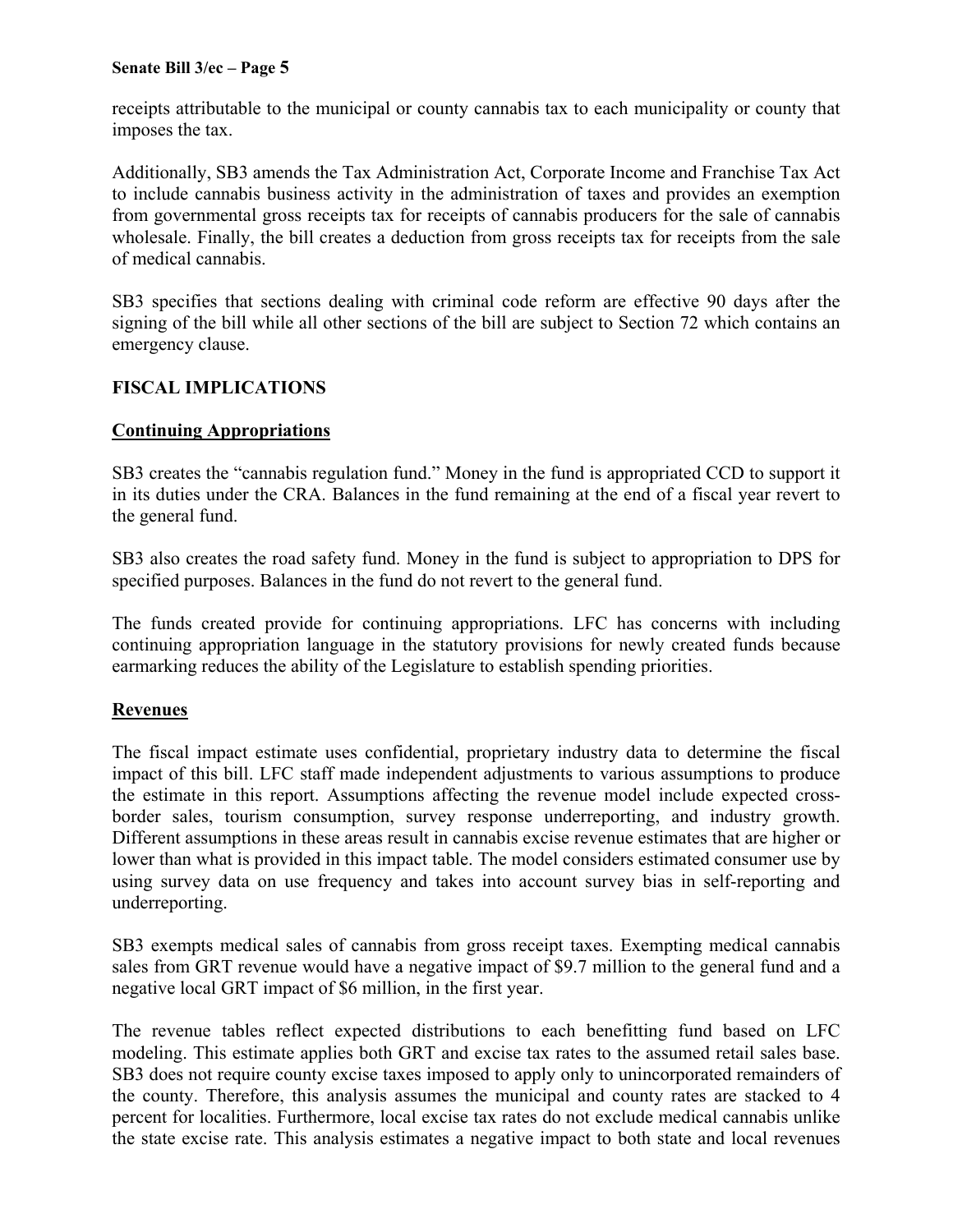from the GRT deduction created for medical cannabis. Finally, this analysis estimates all localities allow cannabis sales and implement the maximum allowable rate.

LFC estimates assume widespread retail sales of recreational cannabis begin in 2022. Faster promulgations of rules and licensing could increase FY22 fiscal estimates.

# **Operating Budget Impact**

DPS stated SB3 has the following anticipated fiscal impacts:

- The bill would require replacement of all of DPS' drug-sniffing dogs. According to DPS, it currently has nine narcotics detection canines that have been trained to detect the odors of several controlled substances, including cannabis. If marijuana is legalized and the odor of marijuana can no longer be used for probable cause, the dogs will have to be replaced because they cannot be retrained to not alert for the odor of marijuana. DPS estimates the price of nine new dogs to be \$162 thousand and the cost for training the new dogs, including instruction and per diem for those attending the trainings, to be **\$**30.6 thousand for FY22 into FY23.
- Based on the experience of other states, DPS anticipates arrests related to black market marijuana sales and production will increase in New Mexico, including illegal THC extraction labs and growing operations. This will require additional, as yet undetermined, resources for training, and additional investigators to handle an increase in illegal THC extraction and growing operations. DPS estimates it would require \$915.3 thousand for 10 agents throughout the state to investigate those illegal operations.
- DPS estimates it will require \$150 thousand for enforcement of the bill's prohibitions against underage access to marijuana, which would be similar to DPS's current compliance operations for underage access to tobacco and alcohol.
- DPS expects it will incur additional, undetermined costs for training related to anticipated increases in marijuana-related DWIs, including certification of drug recognition experts. DPS notes that the road safety fund established under SB3 may provide funding to DPS for this type of training.

DOH states 20 medical cannabis program FTE currently administer medical cannabis patient services. The budget for those positions is approximately \$1.86 million currently. Contract services, facilities, supplies, vehicles, and other costs associated with the administration of the medical patient registry currently total approximately \$2 million. DOH projects administering the patient services section of the medical cannabis program with the current projected continued growth will require an additional 11 staff members to be added to the program staff in FY22 for a total of 31 staff and 10 additional staff, for a total of 41 staff in FY23 with a total salary and benefit cost of \$2.05 million and \$2.725 million, respectively. DOH also projects it will require an additional \$2.4 million in FY22 and \$2.6 million in FY23 to cover the costs of supplies, contracts, facilities, vehicles, and registry database and to conduct and produce the annual assessment report on the affordability and accessibility of medical cannabis required in the LECU Act. Eight (8) Medical Cannabis Program full-time employment positions in the licensing and compliance section including their salary and benefit costs would transfer out of the New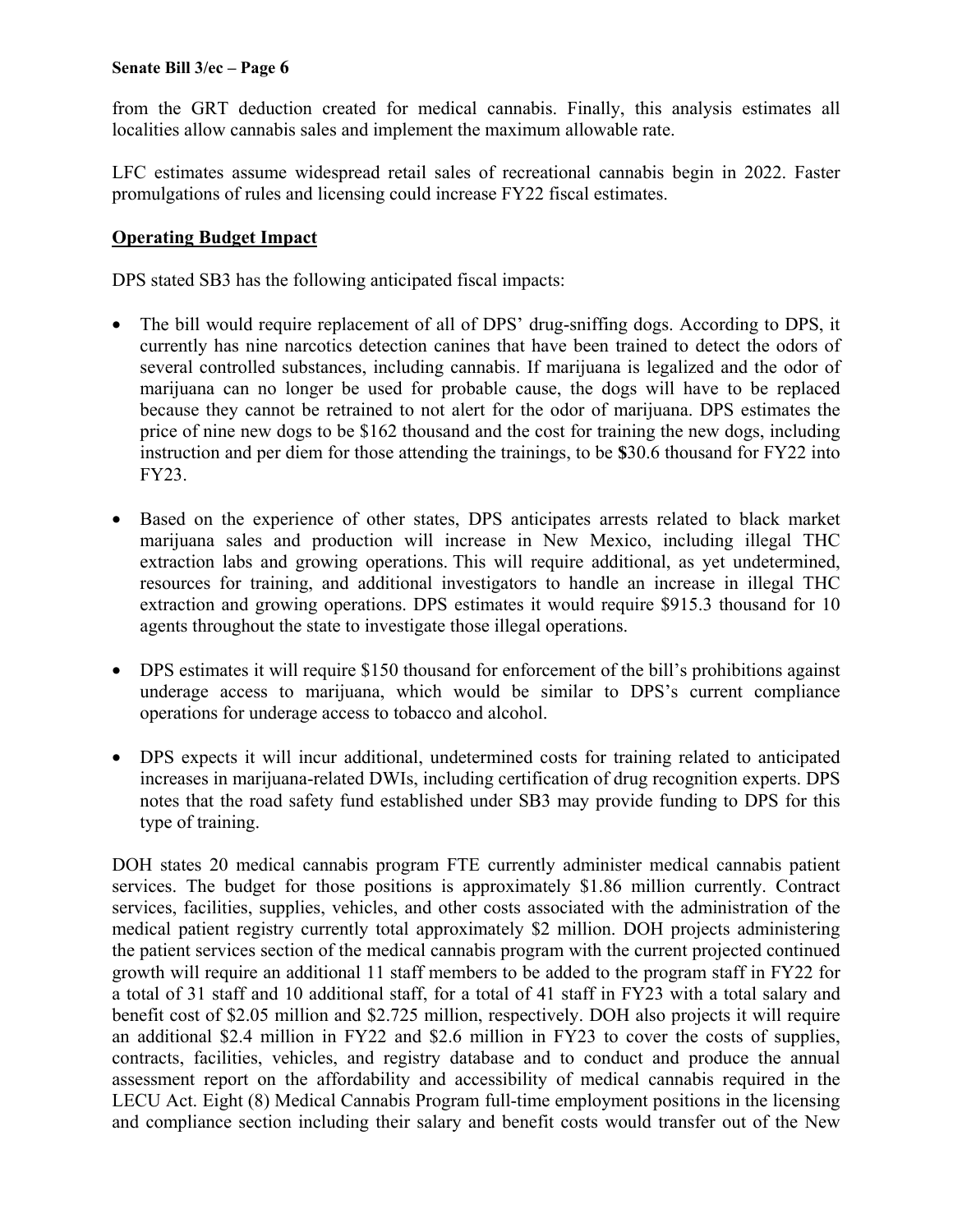Mexico Department of Health. This would represent a reduction to the Department of Health of \$540.0 thousand in FTE costs and \$900.0 thousand in operational costs.

# **Use of Prior Bill Analysis**

The estimated additional operating budget cost impact table reflects agency cost estimates submitted by NMED, TRD, and NMDA for Senate Bill 228 of the 2021 regular session. While the provisions of SB3 differ from those of SB228, the additional duties required of affected agencies are similar. The cost estimates provided are as follows:

NMED estimates a cost of \$200 thousand in FY21 for the development of rules it must promulgate by September 1, 2021, as well as for researching and identifying standards for testing laboratories it must provide by January 1, 2022; a cost of \$3.767 million in FY22 to fund 32 FTE to assume responsibility of the medical cannabis program, to regulate existing medical cannabis facilities, to develop rules to regulate new cannabis businesses and testing laboratories, and to provide representation on the commission; an ongoing annual cost of \$5.5 million in personnel, contract, and operational expenses – beginning in FY23 –for permitting, safety inspections, and compliance actions of manufacturers, dispensaries, and testing laboratories; a cost of \$662 thousand in FY22, for the development of occupational health and safety rules and 6 FTE to enforce existing rules, the Occupational Health and Safety Act, and rules promulgated by the Environmental Improvement Board (EIB) for cannabis businesses; and an annual cost of \$612 thousand in personnel, contract, and operational expenses – beginning in FY23 – for occupational health and safety inspections of cannabis businesses.

As explained in more detail in its analysis of the bill, TRD anticipates the personnel time to implement the new tax program in TRD's Administrative Services Division is 440 hours, at a cost of \$18,552. The impact on TRD's Information Technology Division is estimated to be \$6,280,571 for contractual resources, 3 additional FTE, independent verification and validation services, and staff workload costs. TRD's Revenue Processing Division will incur costs related to payment processing, equipment, and postage totaling \$11 thousand. Business resources will be required to make changes to forms and promulgate rules at a cost of approximately 1,040 hours at \$169 thousand, and 2 FTE are required to conduct revenue processing functions. The estimated nonrecurring cost for equipment at each of TRD's five district offices is \$79.5 thousand and estimated recurring costs at each office are \$2,000 for ongoing maintenance of new systems and \$416 thousand for armed guard services. (TRD's cost estimates for its district offices are based, in part, on TRD's assumption that commercial cannabis producers and retailers, in comparison to medical cannabis producers and retailers, are more likely to make tax payments in cash.) The proposed tax program also would create the need for an additional FTE in the office of the secretary and a business operations specialist.

NMDA expects a 20 percent increase in services required by the cannabis industry for compliance-based scale inspections and certifications. This would result in a need for 2 additional FTE to monitor scale compliance with state law, 1 FTE for the state metrology lab to address anticipated increased demand for metrology laboratory services, and a onetime cost for the purchase of additional equipment related to specialized weight kit calibrations. These additional costs are reflected in the budget impact table. NMDA also states the addition of licensing and inspection responsibilities for persons cultivating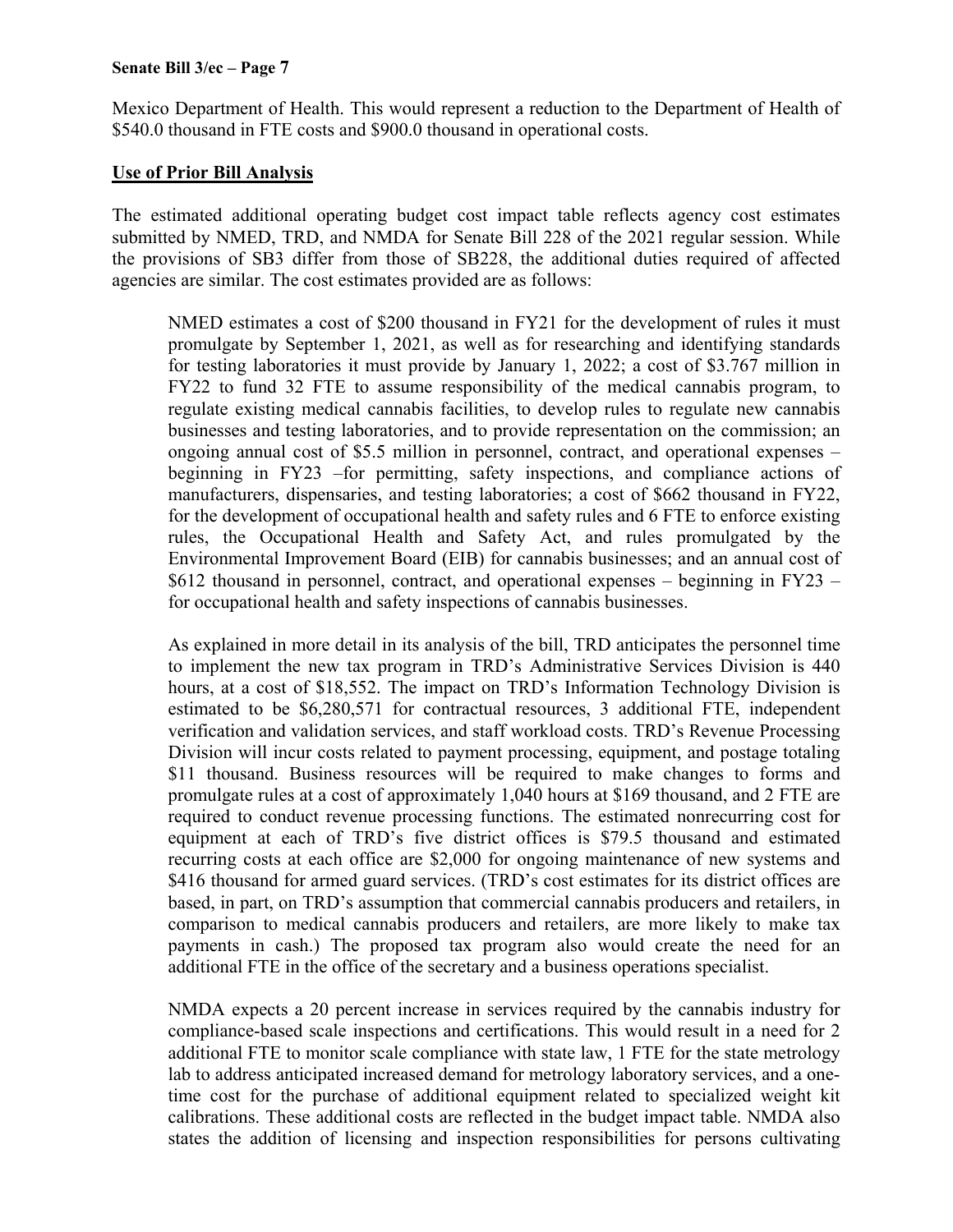adult-use cannabis or cultivation by cannabis collectives would warrant a new division dedicated to cannabis within NMDA. Although the number of people who will apply for licenses is unknown, it is expected public interest, initially, will be significant. NMDA expects recurrent program costs at approximately \$1.1 million plus initial onetime startup costs at approximately \$500 thousand. These additional costs are reflected in the budget impact table.

AHO states the tax program added by SB288 may increase tax protest hearings. Although the significance of the increase is difficult to predict, AHO's prior experience demonstrates new tax programs generally result in an initial increase in protests. Nevertheless, because the volume of tax protests over the last few years has stabilized, AHO is optimistic any increase in tax protest volume can be absorbed by its current resources.

AHO also notes Implied Consent Act hearings may increase if DWI arrests go up once cannabis possession and use is decriminalized. If hearings increase, AHO may need funding for additional hearing officers, office space, and travel expenses. Based on the experience of other states, AHO anticipates requests for Implied Consent Act hearings will increase and estimates a range of 250-500 additional hearings. Based on the current historic lows in the number of implied consent hearings, AHO is cautiously optimistic any increase in case volume can be absorbed by its current resources, unless the increase in hearings reaches the high end of its projected range.

LOPD states SB288 would have marginal impact on public defender caseloads. Currently, adult possession of small amounts is already a minor offense. Cannabis cases typically involve unlicensed production and sale, which would carry reduced penalties, but would continue to be illegal and subject to criminal prosecution, necessitating continued public defender representation in such cases. Most cannabis possession cases involve other charges, often because a defendant's suspected possession of marijuana provided grounds for a detention, search, or arrest that leads to additional charges. Although it would make it legal for adults to possess cannabis, SB288 forces citizens to demonstrate the legitimate origin of that cannabis to law enforcement or have it serve as grounds for detention, search, and arrest, which would do little to reduce overall public defender caseloads.

AOC states there will be a minimal administrative cost for statewide update, distribution, and documentation of statutory changes. Any additional fiscal impact on the judiciary would be proportional to the enforcement of this law and commenced prosecutions and appeals from convictions. To the extent, however, SB288 reduces or eliminates penalties for cannabis-related offenses and activities, the demand for court time and resources will diminish. New laws, amendments to existing laws and new hearings have the potential to increase caseloads in the courts, thus requiring additional resources to handle the increase.

DOT notes that its Traffic Safety Division (TSD) administers federally funded drug recognition expert (DRE) and advanced roadside impaired driving enforcement (ARIDE) training and recertification programs. TSD's DRE training program enables TSD to identify areas of the state with limited or no DRE resources and to provide training to increase the number of law enforcement officers certified in DRE and ARIDE, particularly in areas where the trainings had not been previously available. Although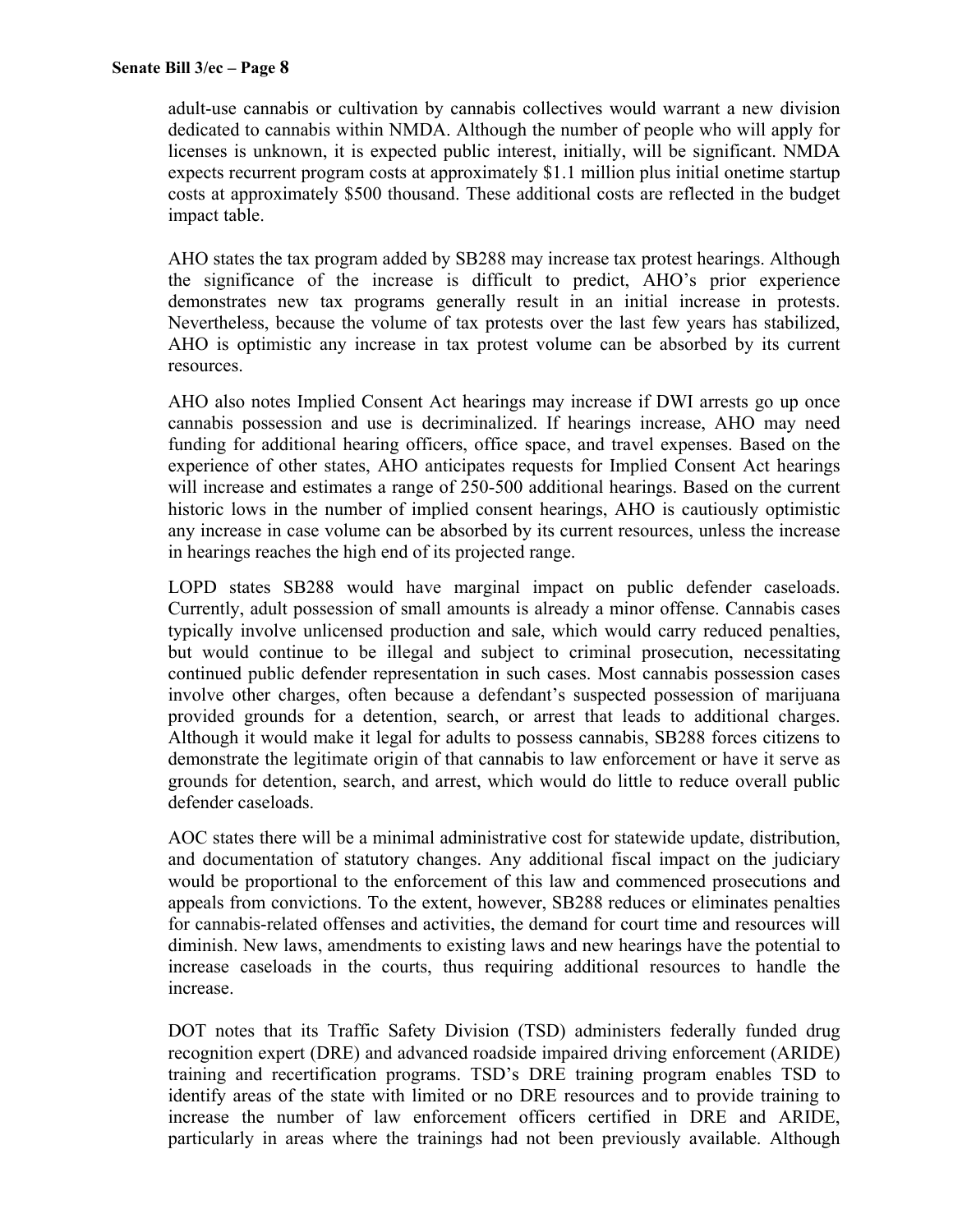SB288 does not impose any additional duties or responsibilities on DOT, the bill likely would increase the demand for DRE and ARIDE trained officers throughout the state. The increased demand for officers might increase the burden on the current TSD training program, and DOT would not receive additional federal funding to meet the demand for more DRE officers. However, DOT states that it may be able to enter into an agreement with DPS to receive funds from the road safety fund to help cover the costs of expanding TSD's DRE and ARIDE training program.

## **SIGNIFICANT ISSUES**

# **Medical Cannabis Program**

### DOH notes:

Senate bill 3 would remove all medical cannabis producer licensing and licensing of other medical cannabis establishments (manufacturers, couriers, and laboratories) from the Department of Health. NMDOH would continue to operate the Patient Registry portion of the NM Medical Cannabis Program. The bill does not specify how the operations of the Medical Cannabis Program within the Department of Health would continue to be funded. Currently, NMDOH administers all aspects of the NM Medical Cannabis Program (MCP), and does not receive any appropriation for those purposes, but instead funds the MCP operations entirely from licensing fees collected from licensed cannabis establishments, including primarily licensing fees assessed to licensed nonprofit producers (LNPPs).

Senate Bill 3 would immediately divest the Department of Health of licensing authority over commercial cannabis establishments. The bill would require the Department of Agriculture to regulate and license cannabis producers, and begin issuing licenses no sooner than July 15, 2021. The Environment Department would assume licensing authority over manufacturers and cannabis testing laboratories and begin issuing licenses no sooner than October 1, 2021. By immediately removing the Department of Health's authority to regulate commercial cannabis establishments, the bill may create a gap in regulation whereby 1) commercial licenses previously issued by the Department of Health cease to be valid, thereby preventing those previously licensed entities from continuing to operate until licenses are issued by the new regulating agencies, and/or 2) commercial businesses that were previously licensed by the Department of Health are not regulated for the period of time between enactment of the bill and the deadline for the new regulating agencies to issue licenses.

Eight (8) MCP full-time employment positions are in Albuquerque for the current licensing and compliance section and they would transfer to the Cannabis Control Division if the emergency clause is enacted, creating potential confusion due to a lack of a transition period for the monitoring of licensees as these responsibilities will be divided among the Cannabis Control Division, New Mexico Department of Environment, and the New Mexico Department of Agriculture; this is important as these are positions which currently address and regulate producer licensure, manufacturing and production. Twenty (20) Medical Cannabis Program fulltime equivalent positions are in Santa Fe for patient services and would remain with the Department of Health.

The division should create provisions requiring cannabis dispensaries maintain an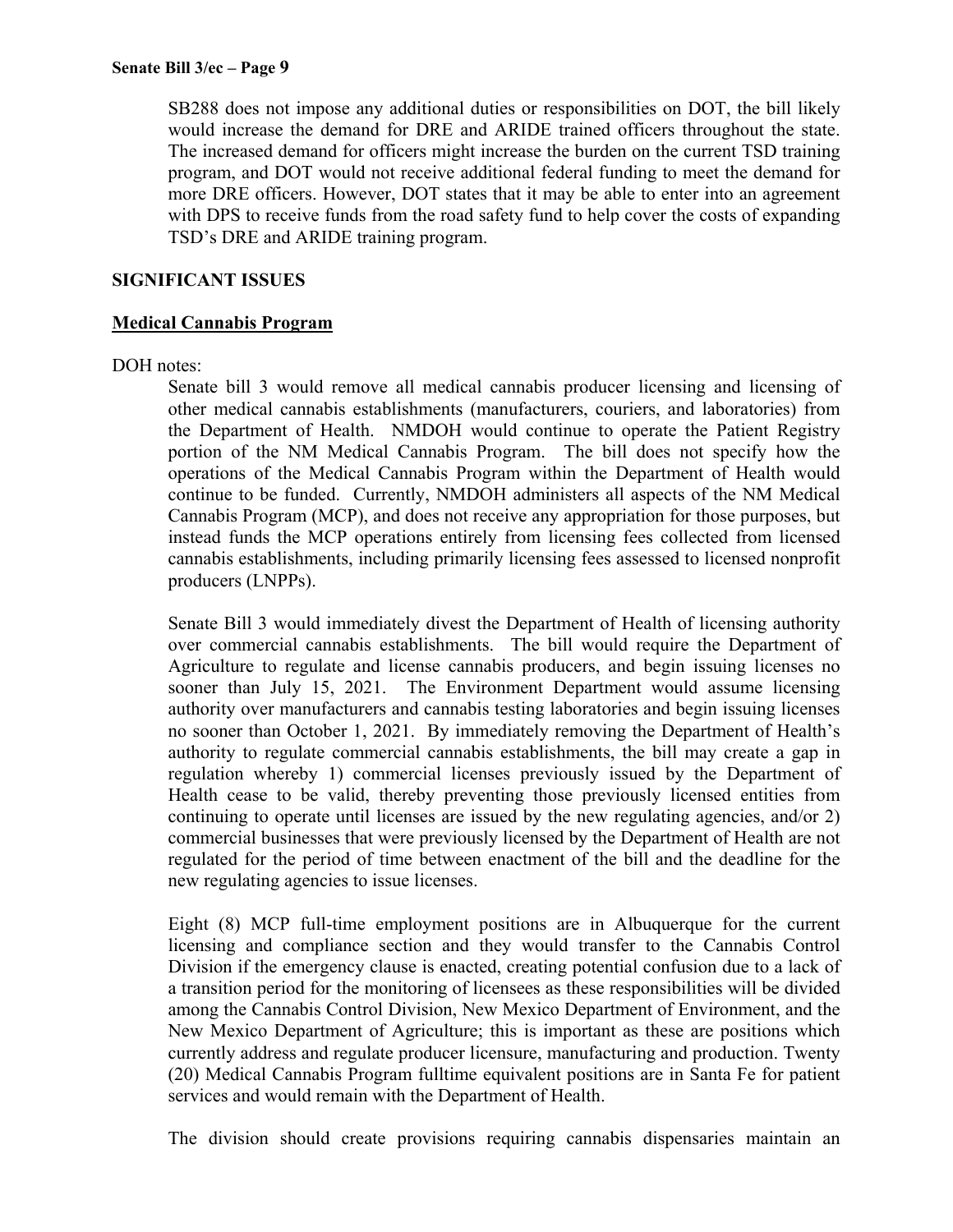adequate supply of medical cannabis products suitable and sufficient to meet the reasonably foreseeable needs of qualified patients as determined by the Department of Health; this is especially important as the demand for adult use cannabis may quickly outstrip current production and create a shortage for current medical patients.

The bill at Section 54 proposes to delete the definition of "personal production license" from the Lynn and Erin Compassionate Use Act, although in Section 57, the bill would amend the LECUA to require the Cannabis Control Division to administer personal production licenses.

The following significant issues are based on agency cost analysis for implementation of the provisions of SB228 of the 2021 regular session. Many of the additional regulatory duties assigned to agencies under SB228 are similar to those in SB3.

# **Implementation and Regulation Generally**

NMDA interprets SB288 to assign post-harvest regulatory authority for specific cannabis operations and for oversight of occupational health and safety standards to NMDA. NMDA's experience is primarily in pre-harvest or harvest (cultivation) elements. NMDA suggests assigning post-harvest regulatory functions to NMED.

NMAG notes Section 3(G)'s deadline of September 1, 2021, for CCC to promulgate rules is unrealistic, given the State Rules Act's requirements for notice, which must include the proposed rules, comment period, hearing, and meaningful public participation.

NMED also states it does not have the resources or staff to meet the September 1, 2021, deadline to assume responsibility for the medical cannabis program, to provide representation on CCC, and to offer CCC consultation in promulgating regulations. Additionally, NMED must engage stakeholders through the required rulemaking public comment and hearing process. NMED will require immediate funding to assume medical cannabis program responsibilities and to meet rulemaking, licensing, and inspection requirements. RLD adds the administrative rulemaking processes alone that will be necessary to accomplish the transfer and licensing and regulation of the medical cannabis program from the DOH to NMED should be expected to take not less than a year.

NMED refers to Section 3(G)(7)(d) of SB288, which requires CCC to develop rules in consultation with NMED and proposed for adoption by NMDA to establish occupational health and safety standards for persons working in the cannabis industry. NMED states that this provision conflicts with the provisions of Section 50-9-4 of the Occupational Health and Safety Act (OHS Act), which provides:

The department [of environment] is the state occupational health and safety agency for all purposes under federal legislation relating to occupational health and safety and may take all action necessary to secure to this state the benefits of that legislation.

According to NMED, the Environmental Improvement Board (EIB) currently has occupational health and safety rules in place that cover persons employed in the cannabis industry. NMED enforces occupational health and safety within the industry under the OHS Act and federal OSHA standards incorporated under 11.5.1 through 11.5.6 NMAC.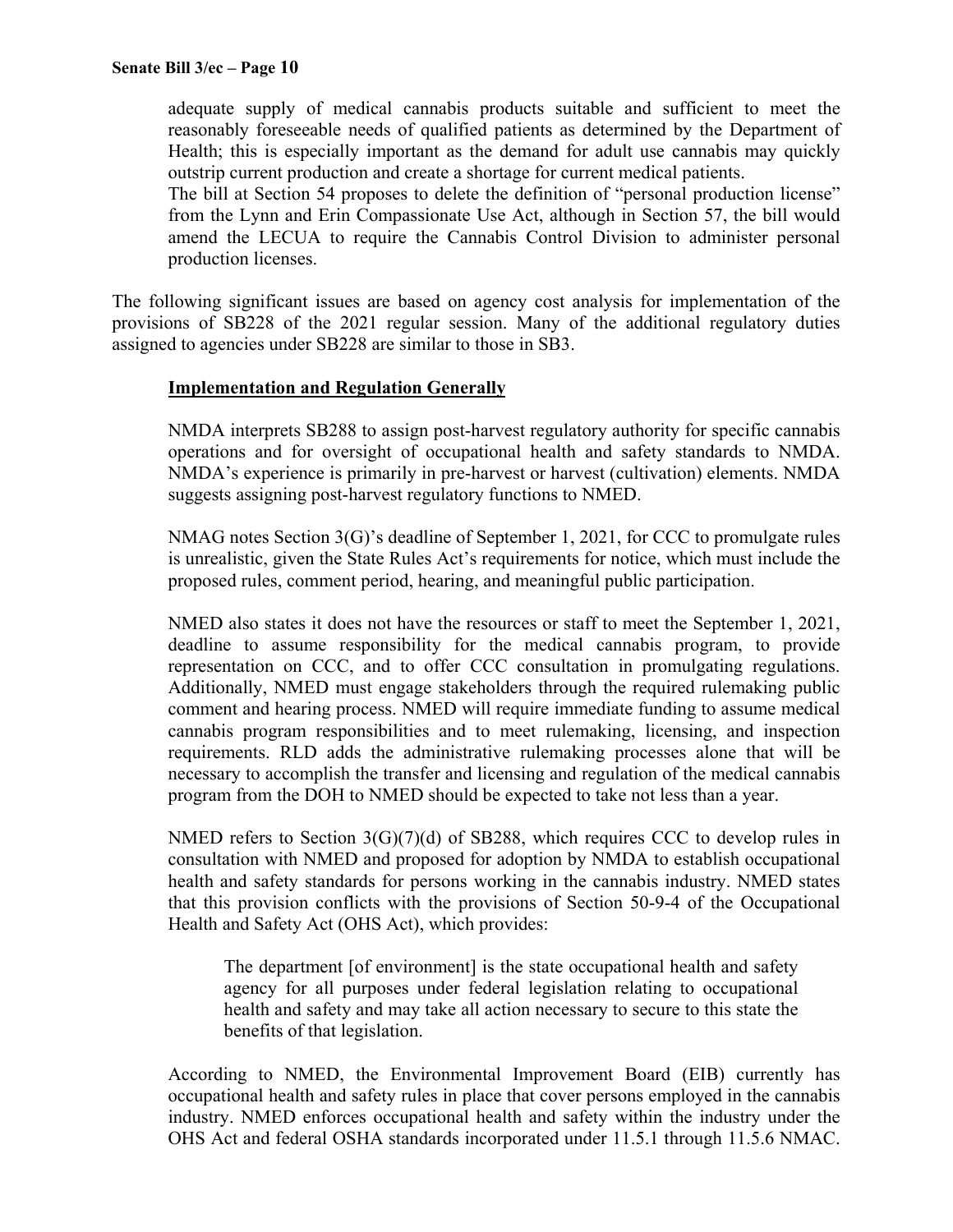NMED must enforce rules at least as effective as federal OSHA rules. SB288's provisions for the development of occupational health and safety standards do not include language that will ensure rules developed by CCC will be at least as stringent as those currently enforced under the OHS Act. In addition, SB288 does not contain language preserving the authority of NMED to enforce occupational health and safety rules for persons working in the cannabis industry. EIB needs to promulgate rules, in addition to those already in existence, specific to certain processes at cannabis businesses, such as extraction during manufacturing.

LOPD notes SB288 represents a soft legalization approach that places cannabis in a legal gray area. Although the bill purports to legalize the possession of cannabis by adults, it continues to allow government intrusion into citizens' private lives by allowing possession to serve as grounds for detention, search, and arrest. LOPD believes a more robust approach to legalization could have a greater positive effect on the workload of the LOPD, rendering the agency better able to address its constitutionally mandated duty of defending New Mexicans accused of more serious crimes.

# **Conflict with Federal Law**

NMAG and AODA advise cannabis is still a federally controlled substance. The federal government regulates marijuana through the Controlled Substances Act, 21 U.S.C. § 811 *et seq*. Under current federal law, marijuana is treated like every other controlled substance, such as cocaine and heroin. The federal government places every controlled substance in a schedule, in principle according to the relative potential for abuse and medicinal value of that controlled substance. Under the federal Controlled Substances Act, marijuana is classified as a schedule I drug, which means the federal government views marijuana as highly addictive and having no medical value.

### **Enforcement**

AODA notes Section 59 deletes "drug paraphernalia" from property subject to forfeiture under the Controlled Substances Act (Section 30-31-34(G)). This is problematic because the provision applies to drug paraphernalia used for all controlled substances, not just marijuana. If SB288 were enacted, all drug paraphernalia used in connection with controlled substances would be exempt from forfeiture.

AODA refers to the *Birchfield* decision, where the U.S. Supreme Court ruled implied consent laws requiring blood draws are unconstitutional, and a search warrant is necessary to get a blood sample. In New Mexico, there is a statutory limitation preventing law enforcement from seeking a warrant for blood on misdemeanor cases. (See Section 66-8-111(A).) Because a breath test detects only alcohol, not drug usage, AODA suggests existing law be amended to allow for a search warrant for a blood draw in misdemeanor DWI investigations. AODA also reports, as experienced in Colorado, black market sales may still be a problem even after legalization of cannabis.

DPS notes that Section  $6(K)(2)$  provides that a conviction for which the sentence is completed for the possession, use, manufacture, distribution, or dispensing of a controlled substance is not considered "substantially related" to the qualifications, functions or duties of a business seeking a license for purposes of denying an application under Section  $6(J)$ , unless the offense involved a distribution of a controlled substance or